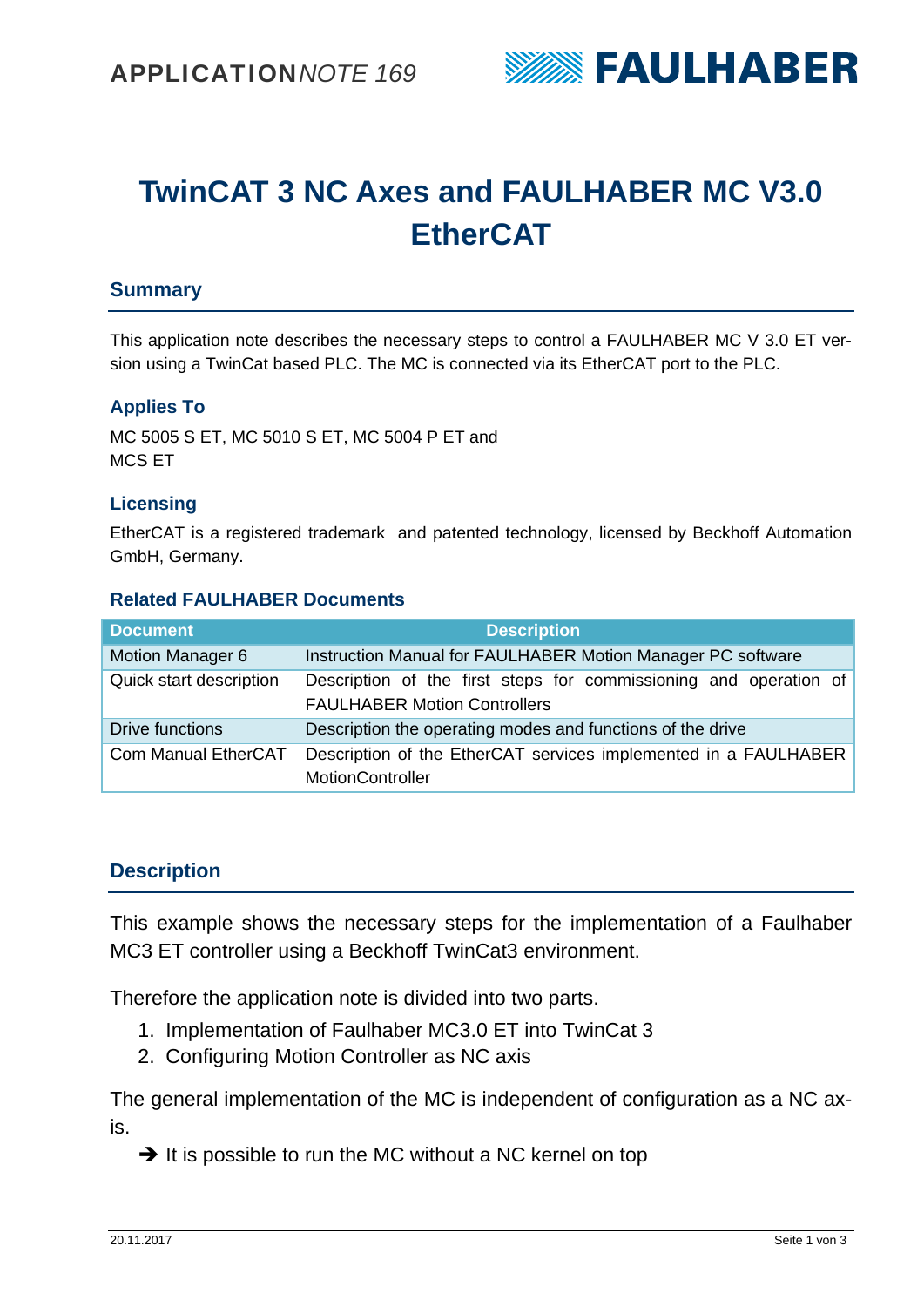

# **Implementation of Faulhaber MC3.0 ET into TwinCat 3**

| Nr             | Screenshot                                                                                                                                                    |                                                                                                                                                                                                                                                                                                                                                                                                                                                                                                                                                                                                            | Description                                                                                                          |
|----------------|---------------------------------------------------------------------------------------------------------------------------------------------------------------|------------------------------------------------------------------------------------------------------------------------------------------------------------------------------------------------------------------------------------------------------------------------------------------------------------------------------------------------------------------------------------------------------------------------------------------------------------------------------------------------------------------------------------------------------------------------------------------------------------|----------------------------------------------------------------------------------------------------------------------|
| 1              | $\mathbb{L}$ $\mathbb{L}$                                                                                                                                     | $\overline{B}$ $\overline{z}$ ESI<br>$\Box$<br>$\mathbb{R}$ $\mathbb{R}$<br>F   EtherCAT<br>$\Box$<br>×                                                                                                                                                                                                                                                                                                                                                                                                                                                                                                    | <b>Ensure that the latest Motion</b>                                                                                 |
|                | Datei<br>Start                                                                                                                                                | Ansicht<br>Datei<br>◉<br>Freigeben<br>Start<br>Ansicht<br>Freigeben                                                                                                                                                                                                                                                                                                                                                                                                                                                                                                                                        | Manager version is installed                                                                                         |
|                | $\leftarrow$<br>П                                                                                                                                             | « Motion Ma » ESI<br>$\sim$ 0<br>« lo > EtherCAT<br>"Ether<br>$\leftarrow$<br>$\sim$ 8                                                                                                                                                                                                                                                                                                                                                                                                                                                                                                                     | Import all .xml files from the                                                                                       |
|                |                                                                                                                                                               | Name<br>□<br>Name<br><b>Beckhoff FCxxxx</b><br>ESI Info<br>Beckhoff ILxxx-B110<br>Faulhaber_MC5004_012104_09<br>Faulhaber_MC5004_012104_09<br>Faulhaber_MC5004_012601_06<br>Faulhaber_MC5004_012601_06<br>Faulhaber_MC5004_012601_07<br>Faulhaber_MC5004_012601_07<br>Faulhaber_MC5004_012601_08<br>Faulhaber_MC5004_012601_08<br>Faulhaber_MC5004_012601_09<br>Faulhaber_MC5004_012601_09<br>Faulhaber_MC5005_013601_06                                                                                                                                                                                   | Motion Manager to the TwinCat<br>file system<br>Start TwinCat engineering envi-<br>ronment                           |
|                | â                                                                                                                                                             | Faulhaber_MC5005_013601_06<br>Faulhaber_MC5005_013601_07<br>Faulhaber_MC5005_013601_07<br>Faulhaber_MC5005_013601_08<br>Faulhaber_MC5005_013601_08<br>Faulhaber_MC5005_013601_09<br>Faulhaber_MC5005_013601_09<br>Faulhaber_MC5010_010601_06<br>â<br>Faulhaber_MC5010_010601_06<br>Faulhaber_MC5010_010601_07<br>Faulhaber_MC5010_010601_07<br>Faulhaber_MC5010_010601_08<br>Faulhaber_MC5010_010601_08<br>Faulhaber_MC5010_010601_09<br>Faulhaber_MC5010_010601_09<br>Faulhaber_MCS_011601_06<br>Faulhaber_MCS_011601_06<br>Faulhaber_MCS_011601_07<br>Faulhaber_MCS_011601_07<br>Faulhaber_MCS_011601_08 | Link to MoMan .xml Files:<br>C:\ProgramFiles(x86)\Faulhaber\<br>Motion Manager 6\ESI<br>Link to TwinCat file System: |
|                | 19 Elemente                                                                                                                                                   | Faulhaber_MCS_011601_08<br>Faulhaber_MCS_011601_09<br>Faulhaber_MCS_011601_09<br>Faulhaber_Module_Sync<br>Faulhaber_Module_Sync<br>FE<br><b>BEE</b><br>95 Elemente                                                                                                                                                                                                                                                                                                                                                                                                                                         | C:\TwinCAT\3.1\Config\lo\EtherCAT                                                                                    |
|                |                                                                                                                                                               |                                                                                                                                                                                                                                                                                                                                                                                                                                                                                                                                                                                                            | This step is only necessary, if there                                                                                |
|                |                                                                                                                                                               |                                                                                                                                                                                                                                                                                                                                                                                                                                                                                                                                                                                                            | was an update of the .xml files and                                                                                  |
|                |                                                                                                                                                               |                                                                                                                                                                                                                                                                                                                                                                                                                                                                                                                                                                                                            | for the first implementation of the                                                                                  |
|                |                                                                                                                                                               |                                                                                                                                                                                                                                                                                                                                                                                                                                                                                                                                                                                                            | Faulhaber components into TwinCat.                                                                                   |
| $\overline{2}$ | New Project                                                                                                                                                   | ×                                                                                                                                                                                                                                                                                                                                                                                                                                                                                                                                                                                                          | Create a new TwinCat solution                                                                                        |
|                | <b>b</b> Recent                                                                                                                                               | 日間目<br>· Sort by: Default<br>Search Installed Templates (Ctrl+E)<br>$\Omega$ .<br>.NET Framework 4                                                                                                                                                                                                                                                                                                                                                                                                                                                                                                         |                                                                                                                      |
|                | A Installed<br>$\blacktriangle$ Termplates<br><b>b</b> Other Project Types<br>1- TwinCAT Measurement<br><b>TwinCAT Projects</b><br>Samples<br><b>D</b> Online | Type: TwinCAT Projects<br>TwinCAT Projects<br>TwinCAT XAE Project (XML format)<br>TwinCAT XAE System Manager<br>Configuration                                                                                                                                                                                                                                                                                                                                                                                                                                                                              |                                                                                                                      |
|                |                                                                                                                                                               | Click here to go online and find templates                                                                                                                                                                                                                                                                                                                                                                                                                                                                                                                                                                 |                                                                                                                      |
|                | Name<br>Location:                                                                                                                                             | TwinCAT Project1<br>CAUsers\papa\Desktop\App Note Übersetzungen\<br>$\cdot$<br>Browse                                                                                                                                                                                                                                                                                                                                                                                                                                                                                                                      |                                                                                                                      |
|                | Solution name                                                                                                                                                 | Create directory for solution<br><b>TwinCAT Project1</b>                                                                                                                                                                                                                                                                                                                                                                                                                                                                                                                                                   |                                                                                                                      |
|                |                                                                                                                                                               | OK<br>Cancel                                                                                                                                                                                                                                                                                                                                                                                                                                                                                                                                                                                               |                                                                                                                      |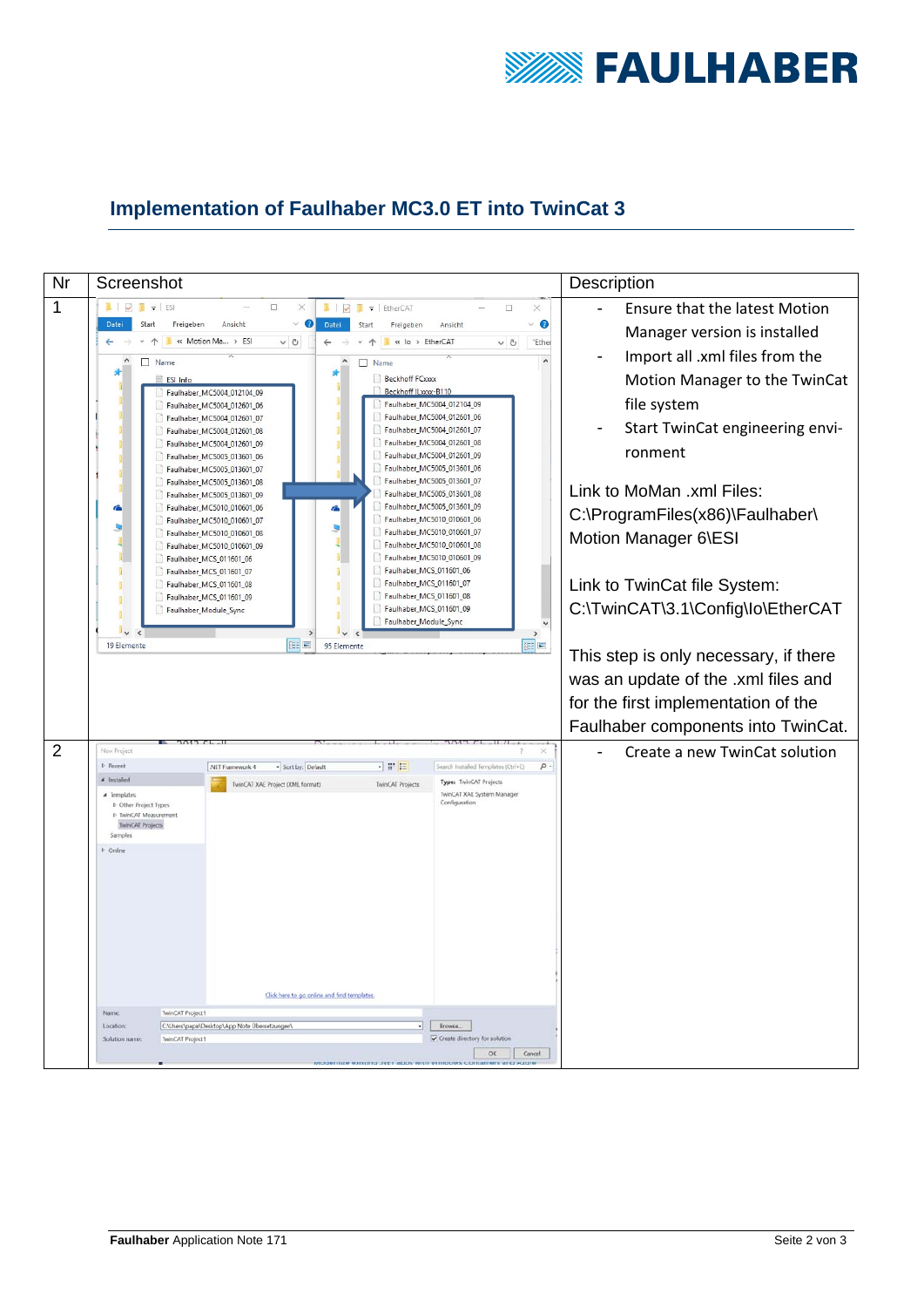

| 3<br><b>Solution Explorer</b>                                                                                                                                         | $-4x$                                                                                                                                                                                                                                                                                                                                         | TwinCAT Project1 ÷ ×                                                                                                                                                                                        | Choose your target system:                                                                                                                                                                                                                                     |
|-----------------------------------------------------------------------------------------------------------------------------------------------------------------------|-----------------------------------------------------------------------------------------------------------------------------------------------------------------------------------------------------------------------------------------------------------------------------------------------------------------------------------------------|-------------------------------------------------------------------------------------------------------------------------------------------------------------------------------------------------------------|----------------------------------------------------------------------------------------------------------------------------------------------------------------------------------------------------------------------------------------------------------------|
|                                                                                                                                                                       |                                                                                                                                                                                                                                                                                                                                               | General Settings Data Types Interfaces Function                                                                                                                                                             |                                                                                                                                                                                                                                                                |
| iearch Solution Explorer (Ctrl+ū)<br>TwinCAT Project1<br><b>1</b> SYSTEM<br>License<br><b>Ru</b> Tasks<br><b>Big Routes</b><br><b>ES MOTION</b><br>m<br>PLC<br>SAFETY | . م<br>[4] Solution 'TwinCAT Project1' (1 project)<br>Choose Target System<br>Real-Time<br><b>B-0</b> <locab (10.2.3.192.1.1)<br=""><math>-\sqrt{2}</math> CX-2D404E <math>(5.45.64.78.1.1)</math><br/>T<sub>c</sub>COM C</locab>                                                                                                             | TwinCAT System Manager<br>Choose Target<br>v3.1 (Build 4143)<br>Version<br>20.39)<br>×<br>20.39)<br>Local<br>OK<br>(20.39)<br><b>Pin Version</b><br>Cancel<br>6-2016<br>3<br>Search (Ethernet).             | 1. Open the System configuration<br>"Choose Target System"<br>2.<br>3. "Search" for devices<br>v3.1 (Build 4020.39)<br>Mostly the "Broadcast search"<br>4.<br>finds every plc which is con-                                                                    |
| <b>Part</b> C++<br>$\triangleright$ 2 $\triangleright$                                                                                                                | Add Route Dialog<br>Enter Host Name / IP:<br>Host Name<br>AMS NetId<br>Conn.<br>Address<br>PC1290<br>102367<br>102367<br>PC1521<br>1024.76<br>PC1781<br>1024131 1024131<br>PC1879<br>1023251 1023251 2112<br>PC2123<br>10 2 3 197 192 168 5 3.1 40<br>PC357                                                                                   | ×<br>Refresh Status<br>Broadcast Search<br>TwinC.<br>OS Ver.<br>Comment<br>2.11.1<br>Window<br>3.1.40<br>Window<br>3.1.40<br>Window<br>Window<br>Window<br>10.2.5.220 10.2.3.182 2.10.1 Win XP              | nected to your TCP_IP network<br>5. Select your target system<br>Add your target system route<br>6.<br>Beckhoff default account information                                                                                                                    |
|                                                                                                                                                                       | CX-2705C4<br>Route Name (Target):<br>5.39.5.196.1.1<br>AmsNetId:<br>TCP_IP<br>Transport Type:<br>CX-2705C4<br>Address Info:<br>O IP Address<br>O Host Name<br>Connection Timeout (s)<br>Max Fragment Size (kByte):<br> 0                                                                                                                      | PC2300<br>Route Name (Remote):<br>Target Route<br>Remote Route<br>O Project<br>O None<br>Static<br>Static<br>$O$ Temporary<br>Temporary<br>$\ddot{\phantom{a}}$<br>$\hat{\cdot}$<br>6<br>Add Route<br>Close | User:<br>administrator<br>Password:<br>1                                                                                                                                                                                                                       |
| 4                                                                                                                                                                     | Microsoft Visual Studio<br>platform 'TwinCAT RT (x86)'!<br>Change solution platform?                                                                                                                                                                                                                                                          | ×<br>Active solution platform 'TwinCAT RT (x64)' differs from new target<br>Ja<br>Nein                                                                                                                      | Switch to platform solution<br>$\overline{\phantom{a}}$<br>Now you are in remote control mode<br>of your PLC.<br>For the further configuration, ensure<br>that your plc is in "config Mode"<br>$\mathbb{R}$ det $\mathbb{Z} \times \mathbb{C}$ or $\mathbb{C}$ |
| 5<br><b>Solution Explorer</b><br>q.,                                                                                                                                  | <b>. ● ● ● ● ● ● ●</b> ● ●<br>Search Solution Explorer (Ctrl+ü)<br>Solution 'TwinCAT Project1' (1 project)<br><b>TwinCAT Project1</b><br><b>SYSTEM</b><br>License<br>Real-Time<br>置 Tasks<br>品 Routes<br>T <sub>c</sub> COM Objects<br><b>EN MOTION</b><br><b>PLC</b><br><b>SAFETY</b><br>$C++$<br>1/O<br>·<br>唱 Devices<br><b>A</b> Mappings | $4 \times$<br>٩                                                                                                                                                                                             | Open the I/O configuration and<br>scan for devices by right clicking<br>on "devices"                                                                                                                                                                           |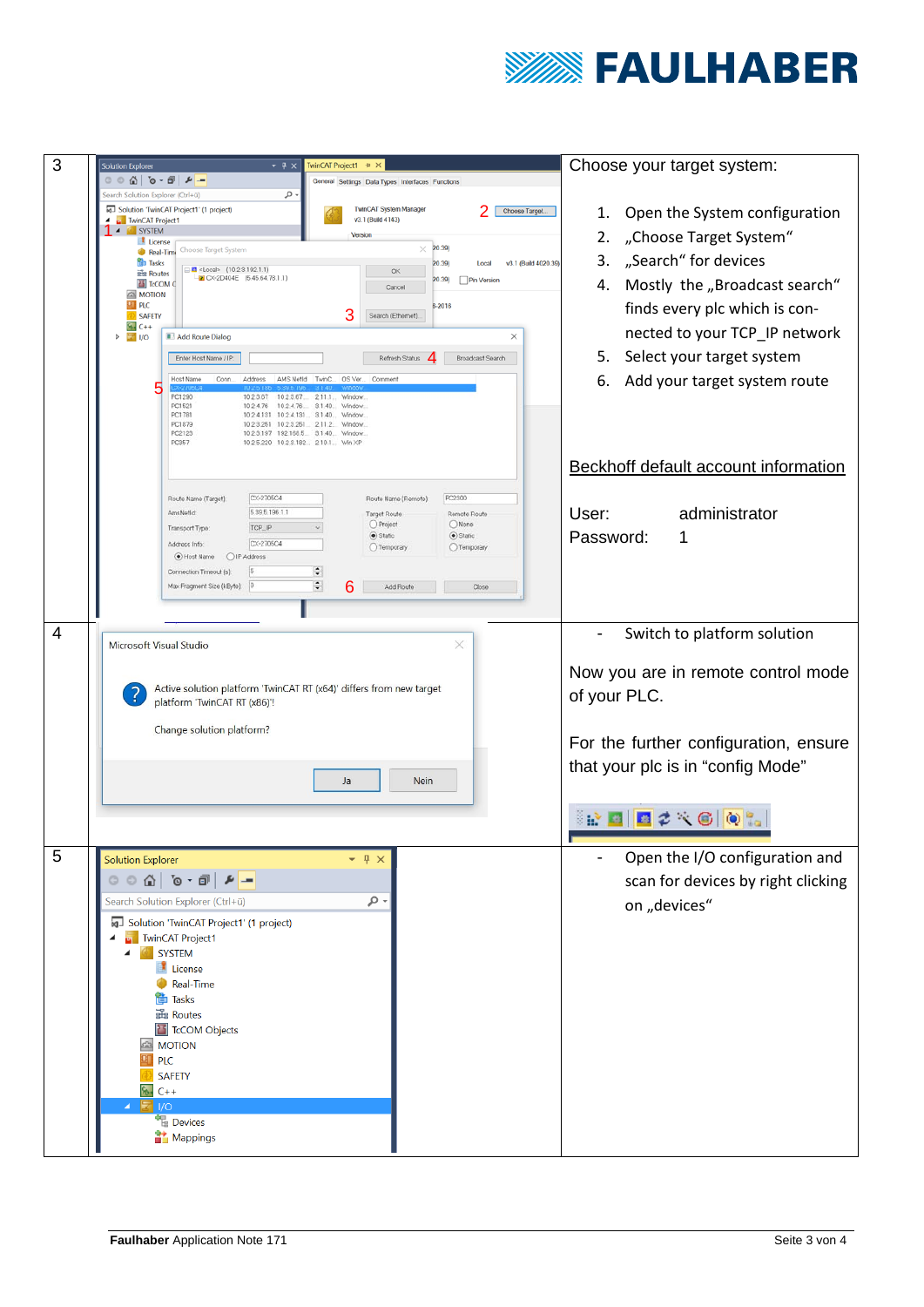

| 6              | Microsoft Visual Studio                                                                                                                                                                                                                                                                                                                                                                                                                                                                                                                                                                                                                                                                                                                                                                                                                                                                                                                                                                                                                                                                                                                                                                                                                                   | Confirm the search for boxes                                                                                                                               |
|----------------|-----------------------------------------------------------------------------------------------------------------------------------------------------------------------------------------------------------------------------------------------------------------------------------------------------------------------------------------------------------------------------------------------------------------------------------------------------------------------------------------------------------------------------------------------------------------------------------------------------------------------------------------------------------------------------------------------------------------------------------------------------------------------------------------------------------------------------------------------------------------------------------------------------------------------------------------------------------------------------------------------------------------------------------------------------------------------------------------------------------------------------------------------------------------------------------------------------------------------------------------------------------|------------------------------------------------------------------------------------------------------------------------------------------------------------|
|                | Scan for boxes<br>Ja<br><b>Nein</b>                                                                                                                                                                                                                                                                                                                                                                                                                                                                                                                                                                                                                                                                                                                                                                                                                                                                                                                                                                                                                                                                                                                                                                                                                       | Depended on the TwinCat version,<br>the software recognizes the MC and<br>is going to ask, if you would like to<br>link the controller to a NC axis.       |
|                |                                                                                                                                                                                                                                                                                                                                                                                                                                                                                                                                                                                                                                                                                                                                                                                                                                                                                                                                                                                                                                                                                                                                                                                                                                                           | Chapter "2. Configure Motion Con-<br>troller as NC axis" will show, how to<br>link the MC to the NC axis, manually<br>and additional configurations.       |
| $\overline{7}$ |                                                                                                                                                                                                                                                                                                                                                                                                                                                                                                                                                                                                                                                                                                                                                                                                                                                                                                                                                                                                                                                                                                                                                                                                                                                           | Activate configuration                                                                                                                                     |
|                | 日12 公(6) 10 10 10                                                                                                                                                                                                                                                                                                                                                                                                                                                                                                                                                                                                                                                                                                                                                                                                                                                                                                                                                                                                                                                                                                                                                                                                                                         | After the configuration is activated,<br>the PLC changes to run mode.<br>You could also switch back to config<br>mode (blue) and activate the free<br>run. |
|                |                                                                                                                                                                                                                                                                                                                                                                                                                                                                                                                                                                                                                                                                                                                                                                                                                                                                                                                                                                                                                                                                                                                                                                                                                                                           | Configuration changes are only pos-<br>sible in config mode of the plc.<br>Every time the configuration has<br>changed, it has to be reactivated.          |
| 8              | い目目の<br><b>No. 06   No. 7     DX-3705CA</b><br>$-4.0 - 0.0$<br>Devs 3 (MC500)<br>nCAT Project1' L1 project<br><b>Object lo</b><br>3033020003<br><b>MCSODA MotionControll</b><br>SYSTEM<br>the Roads<br><b>B LCOM ON</b><br>Disabled<br>MOTION                                                                                                                                                                                                                                                                                                                                                                                                                                                                                                                                                                                                                                                                                                                                                                                                                                                                                                                                                                                                             | The Drive configuration offers you<br>acces e.g. to the PDO Mapping,<br>Controller Object browser<br>online<br>Data (CoE), Process data,                   |
|                | SAFETY<br>Online<br>Size a-A., Inc., Us., Delead to<br>$\blacksquare$ Devices<br>DINT 4.0 73.0 Inp., 0<br>polition a<br>n.<br># TH Device 1 (litherCAT)<br>WcState<br>BIT 0.1 152 Inp., 0<br>I <sup>n</sup> Image<br>* InputToggle<br>BIT 0.1 152. Inp., 0<br>till Image-Info<br>State 1<br>UNT 2.0 155., Inp., 0<br>$b \nightharpoonup$ SyncUnits<br>AduAddr<br>5395196211002<br>AMSA., 8.0 155., Inp., 0<br><b>b</b> <i>C</i> Inputs<br>ChrO:<br>USINT 1.0 156. Inp., 0<br><b>1</b> Curpuls<br>DrOutput.<br>12900<br>DINT 4.0 156. Inp., 0<br><b>b</b> MinfoData<br>7987100<br>DINT 40 156. Inp. 0<br>DchputSh.<br><b>D II</b> Term 1 (EK1200)<br>A Drive J (MCS004)<br><b>S</b> Change Link<br>target pos.<br>ö<br>$D$ $D$ $\Delta P$ DO2<br>C : Clear Link(s)<br><b>F &amp; RuPOCO</b><br>Gobo Link Variable<br><b>D</b> Widshire<br><b>D</b> InfoData<br>Take Name Civer from Inked Variable<br><sup>4</sup> H Device 4 (RT-Ethernet Protocol)<br>Display Mode<br>the Image<br>Insert New Item.<br><b>b C</b> Inputs<br><b>b</b> Culputs<br>- Insert Existing Rem.<br>P (F Device 3 (COM Port)<br>C Delete<br>Del<br>Mappings<br>More Address<br>+3 Online Write.<br>1 College Featur<br>N. falsas Form<br>P Add to Wetch<br>11 - Remotes from Watch | From that point, it is possible to con-<br>trol the MC manually, by writing<br>online values.                                                              |
|                |                                                                                                                                                                                                                                                                                                                                                                                                                                                                                                                                                                                                                                                                                                                                                                                                                                                                                                                                                                                                                                                                                                                                                                                                                                                           |                                                                                                                                                            |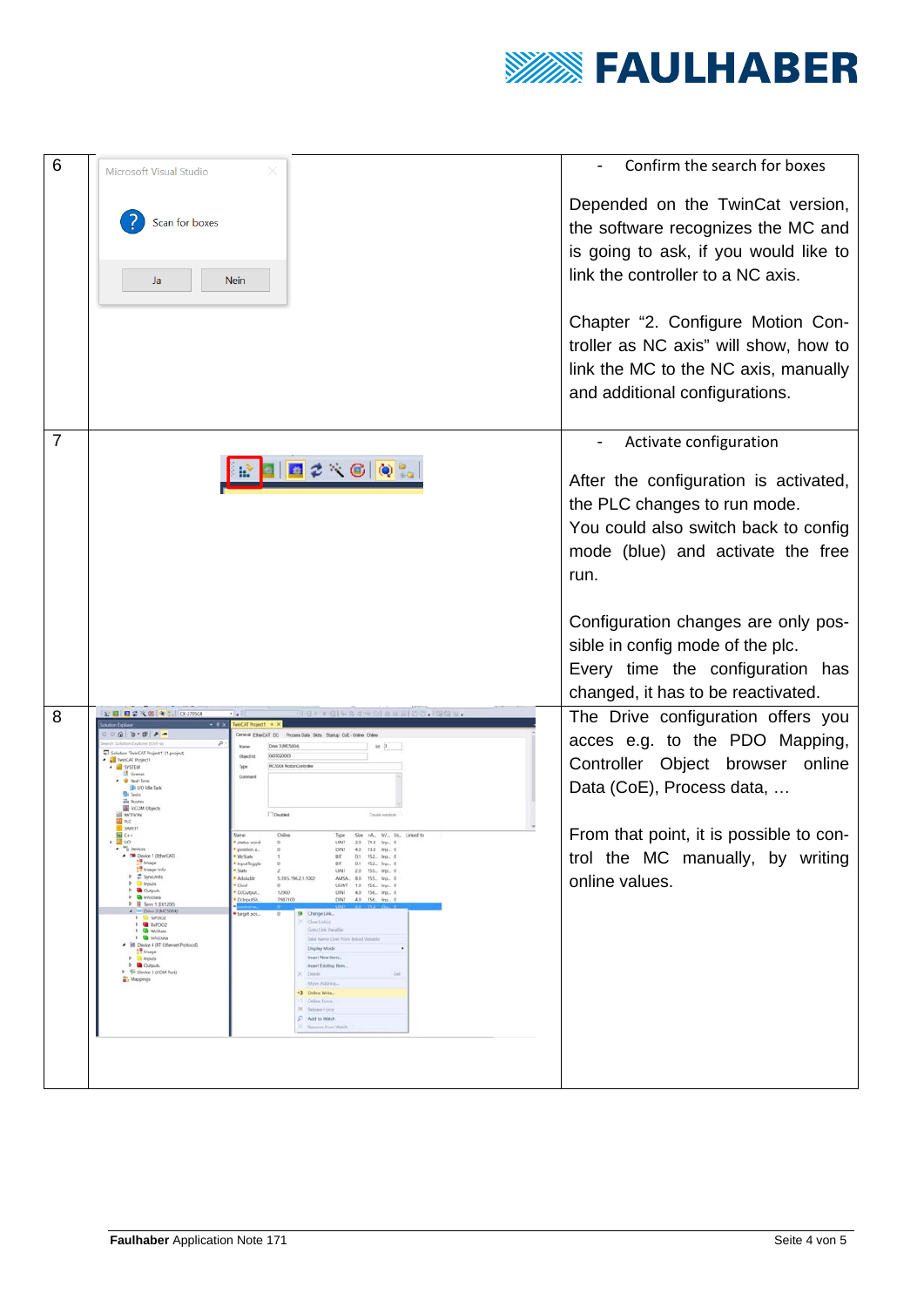

| General EtherCAT DC<br>Update List     |                                                                                                                                                                                           | Auto Update Single Update Show Offline Data                                                                                  |                                                                                                             | <b>Change Modes of Operation</b>             |
|----------------------------------------|-------------------------------------------------------------------------------------------------------------------------------------------------------------------------------------------|------------------------------------------------------------------------------------------------------------------------------|-------------------------------------------------------------------------------------------------------------|----------------------------------------------|
| Advanced.                              |                                                                                                                                                                                           |                                                                                                                              |                                                                                                             |                                              |
| Add to Startup                         | Online Data                                                                                                                                                                               | Module OD (AoE Port): 0                                                                                                      |                                                                                                             | (Object 0x6060.00) := 1 (PP                  |
| Index<br>Name<br>6040<br>6041          | Flags<br>Controlword<br><b>RWP</b><br><b>ROP</b><br>Statusword                                                                                                                            | Unit<br>Value<br>0x007F (127)<br>0x1427 (5159)                                                                               | Mode)                                                                                                       | Enable the power stage by writ-              |
| 605A<br>6058<br>605C<br>605D<br>605E   | Quick-Stop option code<br><b>RWP</b><br>Shutdown option code<br><b>RWP</b><br>Disable operation option<br><b>RWP</b><br>Halt option code<br><b>RWP</b><br>Fault reaction option code RW P | Slow down on quick st.<br>Disable drive function<br>Slow down on slow do.<br>Slow down on slow do.<br>Slow down on quick st. |                                                                                                             | ing following commands to the<br>controlword |
| 6060<br>Set Value Dialog               | Modes of operation<br><b>RWP</b>                                                                                                                                                          | Profile Position Mode<br>$\times$                                                                                            |                                                                                                             |                                              |
| Dec                                    |                                                                                                                                                                                           | OK.                                                                                                                          | $\circ$<br>$\circ$                                                                                          | $0x6040 := 0x0006$<br>$0x6040 := 0x0007$     |
| Hex:<br>Enum:                          | 0x01<br>Profile Position Mode (PP)                                                                                                                                                        | Cancel<br>$\mathbf{v}$                                                                                                       | $\circ$                                                                                                     | $0x6040 := 0x000F$                           |
| Bool:                                  | $0 \qquad 1$                                                                                                                                                                              | Hex Edit                                                                                                                     |                                                                                                             | Set Target Position to 4096                  |
| Binary:<br><b>Bit Size</b>             | $\bigcirc$ 1 $\bigcirc$ 8 $\bigcirc$ 16 $\bigcirc$ 32 $\bigcirc$ 64 $\bigcirc$ ?                                                                                                          | $\mathbf{1}$                                                                                                                 |                                                                                                             | Start positioning                            |
| 6074<br>6077<br>6078<br>607A<br>607B.O | Torque demand<br><b>ROP</b><br><b>ROP</b><br>Torque actual value<br><b>ROP</b><br>Current actual value<br>Target position<br><b>RWP</b><br>Position range limit / Nu.<br><b>RO</b>        | 29<br>28<br>38<br>20000<br>$>2$ <                                                                                            |                                                                                                             | $(Controlword := 0x005F)$                    |
| 607C<br>General EtherCAT DC            | Home offset<br><b>RWP</b><br>607D.0 Software position limit /<br>RO                                                                                                                       | $\Omega$<br>$>2$ <<br>Process Data Slots Startup CoE - Online Online                                                         | positioning of 4096 Inc.                                                                                    |                                              |
| Name:                                  | Drive 3 (MC5004)                                                                                                                                                                          |                                                                                                                              | Id: 3                                                                                                       |                                              |
| Object Id:                             | 0x03020003                                                                                                                                                                                |                                                                                                                              |                                                                                                             |                                              |
| Type:                                  | MC5004 MotionController                                                                                                                                                                   |                                                                                                                              |                                                                                                             |                                              |
| Comment:                               |                                                                                                                                                                                           |                                                                                                                              |                                                                                                             |                                              |
| Name<br><b>E</b> status word           | Online<br>$\bf{0}$                                                                                                                                                                        | <b>Set Value Dialog</b>                                                                                                      | ×                                                                                                           |                                              |
| position a                             | $\bf{0}$                                                                                                                                                                                  | Dec:                                                                                                                         | OK                                                                                                          |                                              |
| <b>WcState</b>                         |                                                                                                                                                                                           | Hex:                                                                                                                         | 0x0000<br>Cancel                                                                                            | The Motor should execute a relative          |
| InputToggle                            | $\mathbf 0$                                                                                                                                                                               |                                                                                                                              |                                                                                                             |                                              |
| State                                  | 2                                                                                                                                                                                         | Float                                                                                                                        |                                                                                                             |                                              |
| <b>AdsAddr</b>                         | 5.39.5.196.2.1:1002<br>$\mathbf 0$                                                                                                                                                        |                                                                                                                              |                                                                                                             |                                              |
| Chn <sub>0</sub><br>DcOutput           | 12900                                                                                                                                                                                     | Bool:                                                                                                                        | Hex Edit.<br>$\circ$<br>$\mathbf{1}$                                                                        |                                              |
|                                        | 7987100                                                                                                                                                                                   |                                                                                                                              |                                                                                                             |                                              |
| DcInputSh<br>"control w                | $\bf{0}$                                                                                                                                                                                  | Binary:<br>Bit Size:                                                                                                         | $\overline{2}$<br>00 00<br>$\bigcirc$ 1 $\bigcirc$ 8 $\bigcirc$ 16 $\bigcirc$ 32 $\bigcirc$ 64 $\bigcirc$ ? |                                              |

From now on it is possible to link the controller mapping to the plc program and run the drive without a NC axis.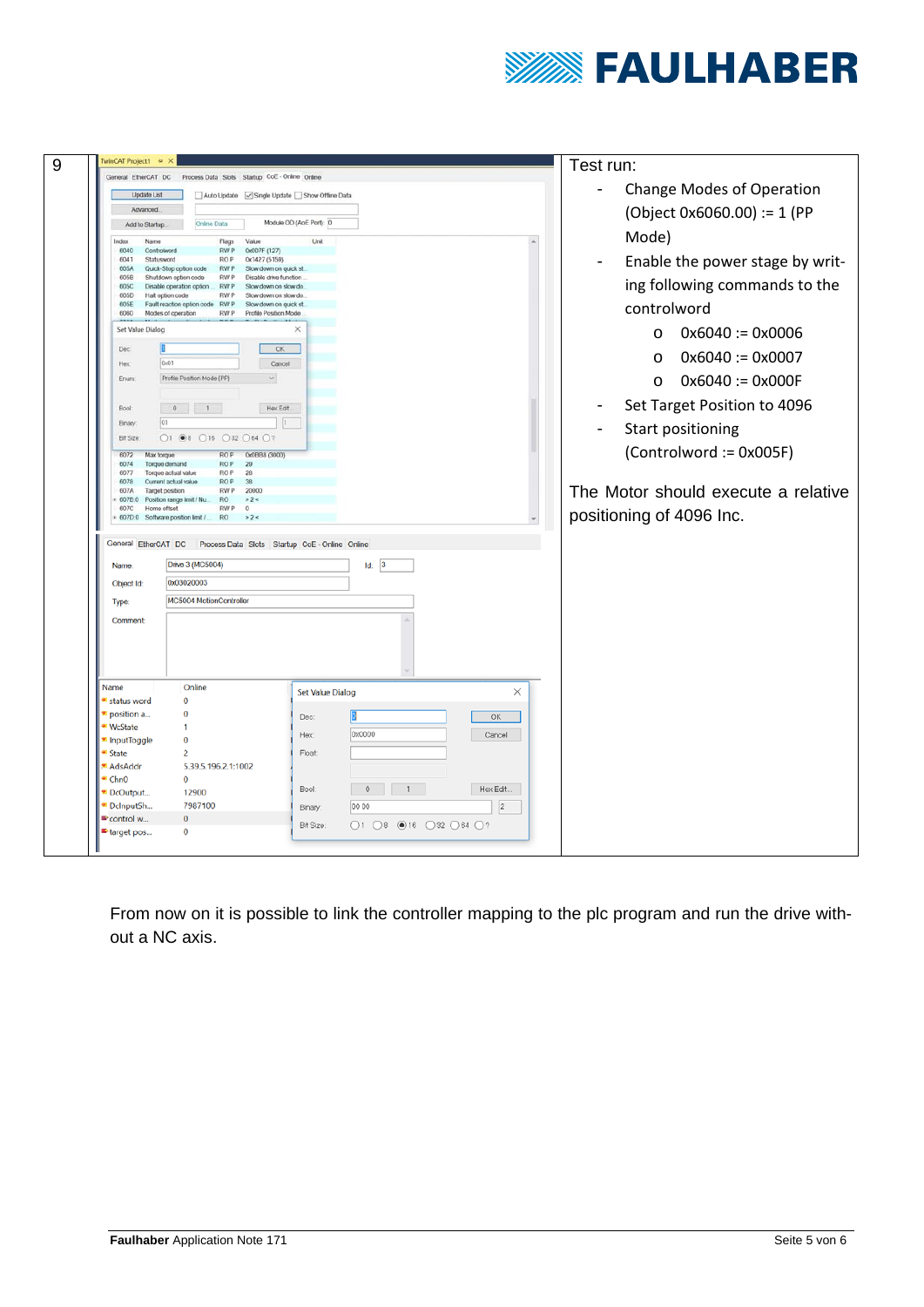

## **Configuring Motion Controller as NC axis**

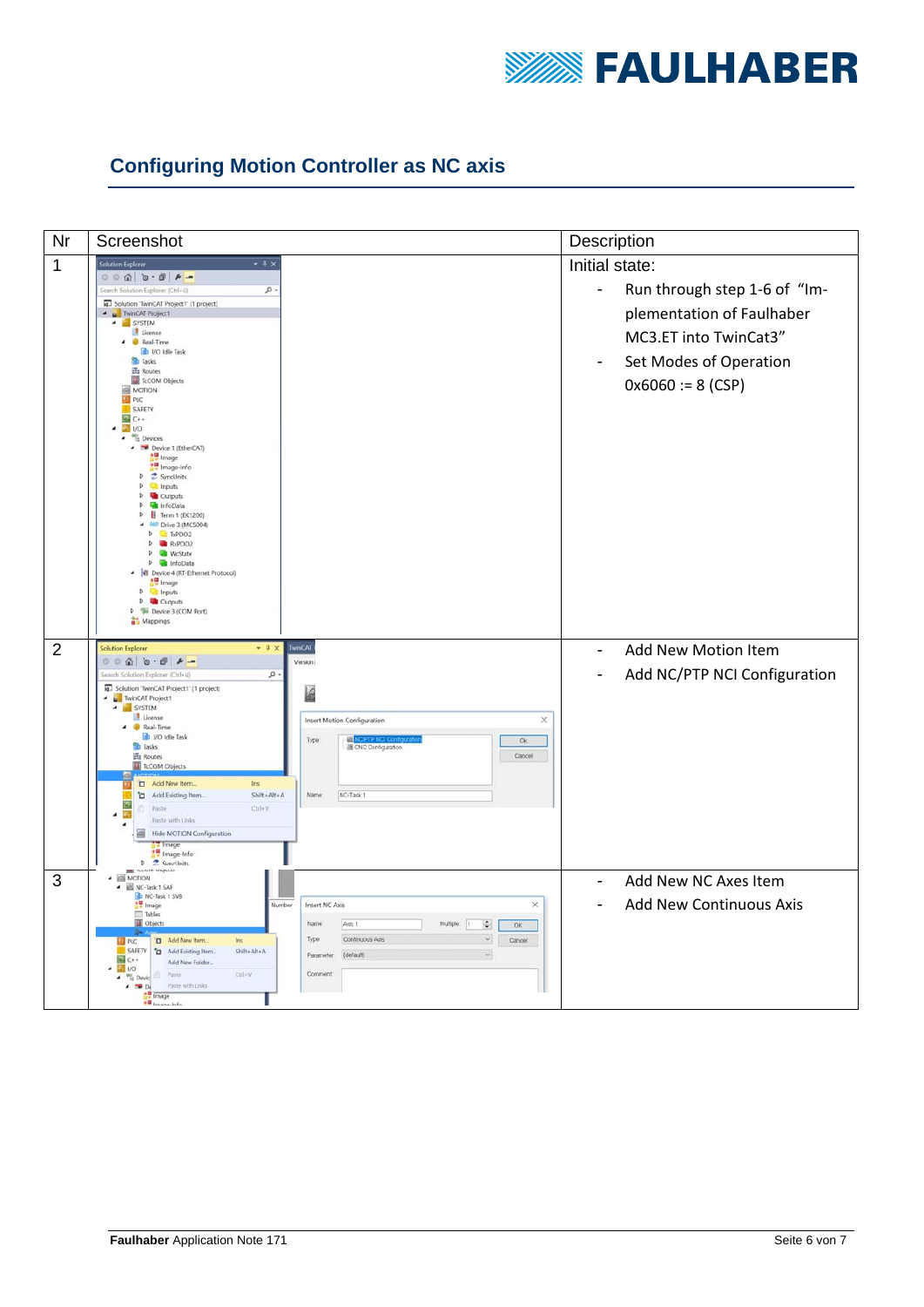

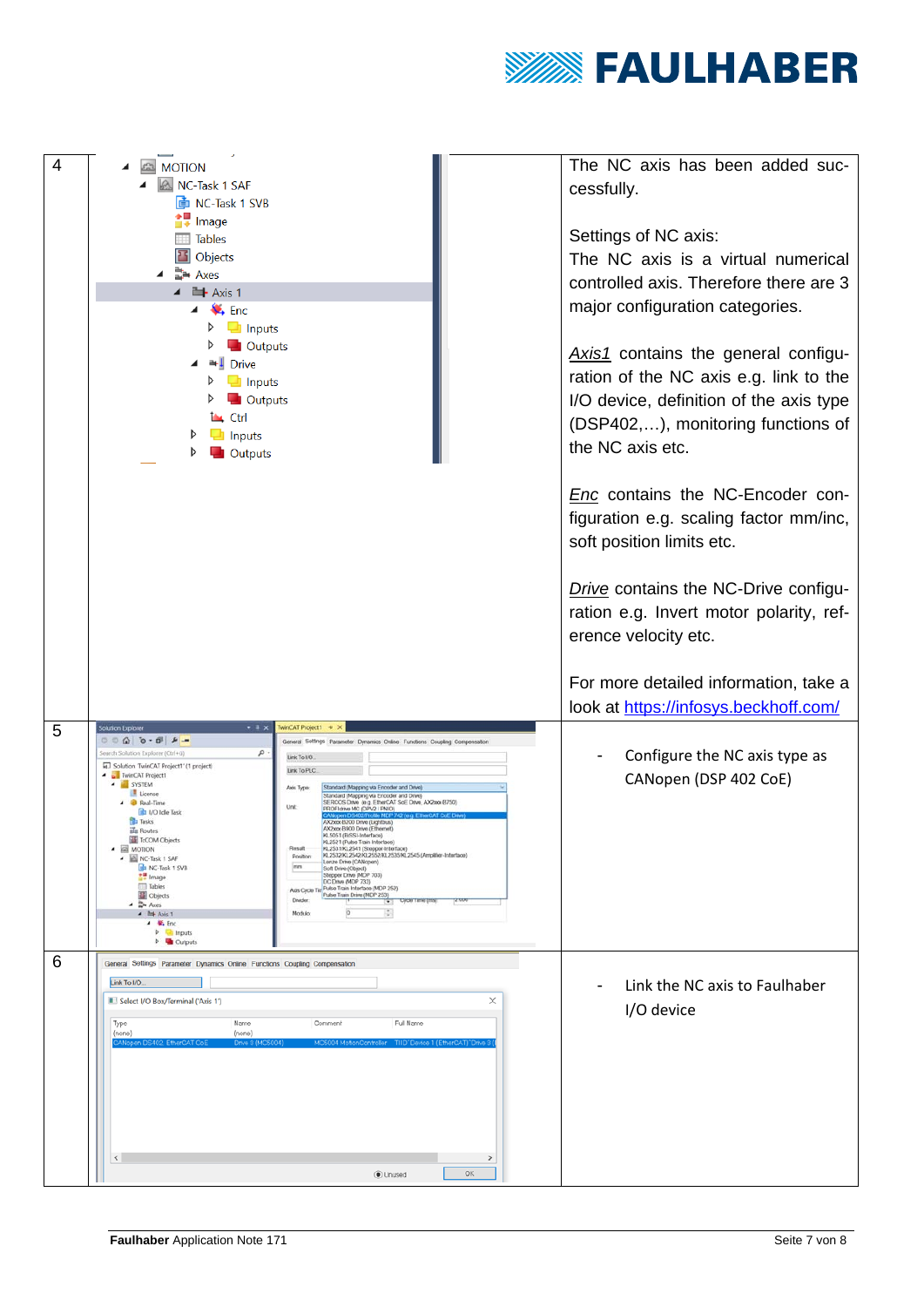

|   | $\cdot$ .                                                                                                                                                                                                                                                                                                                                                                                                                                                                                     |                                                                               |                                                   |           |          |                                                         |
|---|-----------------------------------------------------------------------------------------------------------------------------------------------------------------------------------------------------------------------------------------------------------------------------------------------------------------------------------------------------------------------------------------------------------------------------------------------------------------------------------------------|-------------------------------------------------------------------------------|---------------------------------------------------|-----------|----------|---------------------------------------------------------|
| 7 |                                                                                                                                                                                                                                                                                                                                                                                                                                                                                               |                                                                               | For the first test run, set all<br>$\blacksquare$ |           |          |                                                         |
|   | ٩                                                                                                                                                                                                                                                                                                                                                                                                                                                                                             |                                                                               |                                                   |           |          |                                                         |
|   | E Solution TwinCAT Project1' (1 project)<br>TwinCAT Project1                                                                                                                                                                                                                                                                                                                                                                                                                                  | um Dynamics:                                                                  |                                                   |           |          | Monitoring functions of Axis 1                          |
|   | SYSTEM<br><b>El</b> License                                                                                                                                                                                                                                                                                                                                                                                                                                                                   | Default Dynamics<br>Manual Motion and Homing                                  |                                                   |           |          | to FALSE                                                |
|   | <b>B</b> Real-Time<br>to 10 ide lask                                                                                                                                                                                                                                                                                                                                                                                                                                                          | Fast Azis Stop                                                                |                                                   |           |          |                                                         |
|   | <b>Bu</b> Tasks<br>in Routes                                                                                                                                                                                                                                                                                                                                                                                                                                                                  | Limit Switches                                                                |                                                   |           |          | Activate the configuration                              |
|   | E IcCOM Objects                                                                                                                                                                                                                                                                                                                                                                                                                                                                               | Monitoring<br>Position Lag Monitoring                                         | ×<br><b>FALSE</b>                                 |           |          |                                                         |
|   | MOTION<br>$\blacksquare$ NC-Task 1 SAF                                                                                                                                                                                                                                                                                                                                                                                                                                                        | Maximum Position Lag Value                                                    | 5.0                                               |           | mm       |                                                         |
|   | $MC-Isik 15V510imageTables$                                                                                                                                                                                                                                                                                                                                                                                                                                                                   | Maximum Position Lag Filter Time                                              | 0.02                                              |           |          |                                                         |
|   | <b>DE</b> Objects                                                                                                                                                                                                                                                                                                                                                                                                                                                                             | Position Range Monitoring<br>Position Range Window                            | ×<br>FALSE<br>5.0                                 |           |          | 日之父母 电温                                                 |
|   | $\Rightarrow$ Assn                                                                                                                                                                                                                                                                                                                                                                                                                                                                            | Target Position Monitoring                                                    | ×<br>FALSE                                        |           |          |                                                         |
|   | $\triangle$ <b>ht</b> Asis 1<br>$\triangleq$ $\blacksquare$ . End                                                                                                                                                                                                                                                                                                                                                                                                                             | <b>Target Position Window</b>                                                 | 2.0                                               |           | mm       |                                                         |
|   | <b>3. Ell Incuts</b><br><b>Outputs</b>                                                                                                                                                                                                                                                                                                                                                                                                                                                        | Target Position Monitoring Time<br>In-Target Alarm                            | 0.02<br>FALSE                                     | $\bullet$ |          |                                                         |
|   | -I Drive                                                                                                                                                                                                                                                                                                                                                                                                                                                                                      | In-Target Timeout                                                             | 5.0                                               |           |          |                                                         |
|   | <b>Cili</b> Input:<br><b>Cutrich</b>                                                                                                                                                                                                                                                                                                                                                                                                                                                          | Motion Monitoring                                                             | FALSE                                             | $\bullet$ |          |                                                         |
|   | <b>Las</b> Ctrl<br>Inputs                                                                                                                                                                                                                                                                                                                                                                                                                                                                     | Motion Monitoring Window<br>Motion Monitoring Time                            | 0.7<br>0.5                                        |           | reas     |                                                         |
|   | <b>Outputs</b><br><b>ED</b> PLC                                                                                                                                                                                                                                                                                                                                                                                                                                                               | <b>Saturint Generator</b>                                                     |                                                   |           |          |                                                         |
|   |                                                                                                                                                                                                                                                                                                                                                                                                                                                                                               |                                                                               |                                                   |           |          |                                                         |
| 8 | $-3x$                                                                                                                                                                                                                                                                                                                                                                                                                                                                                         | <b>CAT Project1</b>                                                           |                                                   |           |          |                                                         |
|   | $-40.0000$<br>٩                                                                                                                                                                                                                                                                                                                                                                                                                                                                               |                                                                               |                                                   |           |          |                                                         |
|   | <b>4</b> Solution TwinCAT Project1' (1 project)                                                                                                                                                                                                                                                                                                                                                                                                                                               | ×<br>$-0.1257$<br>ag Distance                                                 | 0.1257                                            |           |          | The online View allows you to con-                      |
|   | <b>TwinCAT Project1</b><br><b>SYSTEM</b>                                                                                                                                                                                                                                                                                                                                                                                                                                                      | 0.0000 (0.000, 0.000)<br>octy                                                 | <b>Juan's</b><br>$\frac{1}{0000}$                 |           |          |                                                         |
|   | <b>EN</b> MOTION<br>NC-Task 1 SAF                                                                                                                                                                                                                                                                                                                                                                                                                                                             | $\frac{1}{x}$<br>Total / Control Output                                       | Output [N] Erro<br>0.00 / 0.00 %<br>0.(0x0)       |           |          | trol the NC axis manually                               |
|   | ah NC-Task 1 SV8<br>A <sup>m</sup> Image                                                                                                                                                                                                                                                                                                                                                                                                                                                      | Status (log.)<br>Let (phys.)<br>Fieady<br><b>DINOT Movie</b><br>Coupled Mode  | Set<br>Controller<br>Feed Fw                      |           |          |                                                         |
|   | <b>Til Tables</b><br><b>ED</b> Objects                                                                                                                                                                                                                                                                                                                                                                                                                                                        | Caltrate<br>Moving Fw<br>in Target Pos<br>Has Job<br>Mowing Bar<br>fos. Range | Feed Bw                                           |           |          |                                                         |
|   | $\rightarrow$ $\Rightarrow$ Axes<br>$-200$ Asis 1                                                                                                                                                                                                                                                                                                                                                                                                                                             | Date                                                                          |                                                   |           |          | Enter Target velocity > 0                               |
|   | $-4$ $-4$                                                                                                                                                                                                                                                                                                                                                                                                                                                                                     | 2200<br>Targe                                                                 | T                                                 |           |          |                                                         |
|   | $\begin{tabular}{ll} $\mathbb{P}$ & \begin{tabular}{l} \multicolumn{2}{c}{\textbf{a}} \\ \multicolumn{2}{c}{\textbf{b}} \\ \multicolumn{2}{c}{\textbf{b}} \\ \multicolumn{2}{c}{\textbf{c}} \\ \multicolumn{2}{c}{\textbf{a}} \\ \multicolumn{2}{c}{\textbf{b}} \\ \multicolumn{2}{c}{\textbf{c}} \\ \multicolumn{2}{c}{\textbf{b}} \\ \multicolumn{2}{c}{\textbf{c}} \\ \multicolumn{2}{c}{\textbf{d}} \\ \multicolumn{2}{c}{\textbf{e}} \\ \multicolumn{2}{c}{\textbf{b}} \\ \multicolumn{$ |                                                                               |                                                   |           |          |                                                         |
|   | $-1$ Drive<br><b>1 G Inputs</b>                                                                                                                                                                                                                                                                                                                                                                                                                                                               |                                                                               |                                                   |           |          |                                                         |
|   | <b>D</b> Outputs<br>la Ctrl                                                                                                                                                                                                                                                                                                                                                                                                                                                                   |                                                                               |                                                   |           |          |                                                         |
|   | <b>City Inquiry</b><br><b>Outputs</b>                                                                                                                                                                                                                                                                                                                                                                                                                                                         |                                                                               |                                                   |           |          |                                                         |
|   | <b>III</b> PLC<br><b>E</b> SAFETY                                                                                                                                                                                                                                                                                                                                                                                                                                                             |                                                                               |                                                   |           |          |                                                         |
|   |                                                                                                                                                                                                                                                                                                                                                                                                                                                                                               |                                                                               |                                                   |           |          |                                                         |
|   |                                                                                                                                                                                                                                                                                                                                                                                                                                                                                               |                                                                               |                                                   |           |          |                                                         |
| 9 |                                                                                                                                                                                                                                                                                                                                                                                                                                                                                               |                                                                               |                                                   |           |          | Enable the NC state machine<br>$\overline{\phantom{0}}$ |
|   | General Settings Parameter Dynamics Online Functions Coupling Compensation                                                                                                                                                                                                                                                                                                                                                                                                                    |                                                                               |                                                   |           |          |                                                         |
|   |                                                                                                                                                                                                                                                                                                                                                                                                                                                                                               |                                                                               | <b>Setpoint Position:</b>                         | [mm]      |          |                                                         |
|   |                                                                                                                                                                                                                                                                                                                                                                                                                                                                                               |                                                                               | $-0.1258$<br>$-0.1257$                            |           |          |                                                         |
|   | Lag Distance (min/max):<br>[mm]                                                                                                                                                                                                                                                                                                                                                                                                                                                               | <b>Actual Velocity:</b><br>[mm/s]                                             | <b>Setpoint Velocity:</b>                         | [mm/s]    |          |                                                         |
|   | $0.0001$ (-0.000, 0.000)                                                                                                                                                                                                                                                                                                                                                                                                                                                                      | $-0.0004$                                                                     |                                                   | 0.0000    |          | Now it is possible to run the Motor                     |
|   | Override:<br>[%]                                                                                                                                                                                                                                                                                                                                                                                                                                                                              | Total / Control Output:                                                       | [%] Error:                                        |           |          |                                                         |
|   | 100.0000 %                                                                                                                                                                                                                                                                                                                                                                                                                                                                                    | $0.001000\%$                                                                  |                                                   | 0(0x0)    |          | with $F1 - F4$                                          |
|   |                                                                                                                                                                                                                                                                                                                                                                                                                                                                                               |                                                                               |                                                   |           |          |                                                         |
|   | Status (log.)                                                                                                                                                                                                                                                                                                                                                                                                                                                                                 | Status (phys.)                                                                | Enabling                                          |           |          |                                                         |
|   | $\sqrt{}$ Ready<br>$\overline{\vee}$ NOT Moving                                                                                                                                                                                                                                                                                                                                                                                                                                               | Coupled Mode                                                                  | <b>O</b> Controller<br>○ Feed Fw                  | Set       |          |                                                         |
|   | Moving Fw<br>Calibrated                                                                                                                                                                                                                                                                                                                                                                                                                                                                       | In Target Pos.                                                                |                                                   |           |          |                                                         |
|   | Has Job<br>Moving Bw                                                                                                                                                                                                                                                                                                                                                                                                                                                                          | In Pos. Range                                                                 | $\vee$ Feed Bw                                    |           |          |                                                         |
|   |                                                                                                                                                                                                                                                                                                                                                                                                                                                                                               |                                                                               | <b>Set Enabling</b>                               |           | $\times$ |                                                         |
|   | Controller Kv-Factor:<br>l 1                                                                                                                                                                                                                                                                                                                                                                                                                                                                  | [mm/s/mm]<br><b>Reference Vel</b><br>$\mathbf{\mathbf{\mathsf{u}}}$           |                                                   |           |          | Implementation of Faulhaber MC3                         |
|   |                                                                                                                                                                                                                                                                                                                                                                                                                                                                                               | 2200                                                                          | Oontroller                                        |           |          |                                                         |
|   | <b>Target Position:</b>                                                                                                                                                                                                                                                                                                                                                                                                                                                                       | <b>Target Velocity</b><br>[mm]                                                | $ $ Feed Fw                                       | OK        |          | ET in TwinCat environment as NC                         |
|   | $\overline{0}$                                                                                                                                                                                                                                                                                                                                                                                                                                                                                | $\mathsf{L}$<br>50                                                            | $\triangledown$ Feed Bw                           | Cancel    |          |                                                         |
|   |                                                                                                                                                                                                                                                                                                                                                                                                                                                                                               |                                                                               |                                                   |           |          | axis is finished successfully                           |
|   | $\frac{+}{F3}$                                                                                                                                                                                                                                                                                                                                                                                                                                                                                | ම<br>F6<br>$+ +$<br>F4                                                        | Override [%]:                                     |           |          |                                                         |
|   | F <sub>2</sub><br>F1                                                                                                                                                                                                                                                                                                                                                                                                                                                                          |                                                                               | 100                                               | All       |          |                                                         |
|   |                                                                                                                                                                                                                                                                                                                                                                                                                                                                                               |                                                                               |                                                   |           |          |                                                         |
|   |                                                                                                                                                                                                                                                                                                                                                                                                                                                                                               |                                                                               |                                                   |           |          |                                                         |
|   |                                                                                                                                                                                                                                                                                                                                                                                                                                                                                               |                                                                               |                                                   |           |          |                                                         |
|   |                                                                                                                                                                                                                                                                                                                                                                                                                                                                                               |                                                                               |                                                   |           |          |                                                         |
|   |                                                                                                                                                                                                                                                                                                                                                                                                                                                                                               |                                                                               |                                                   |           |          |                                                         |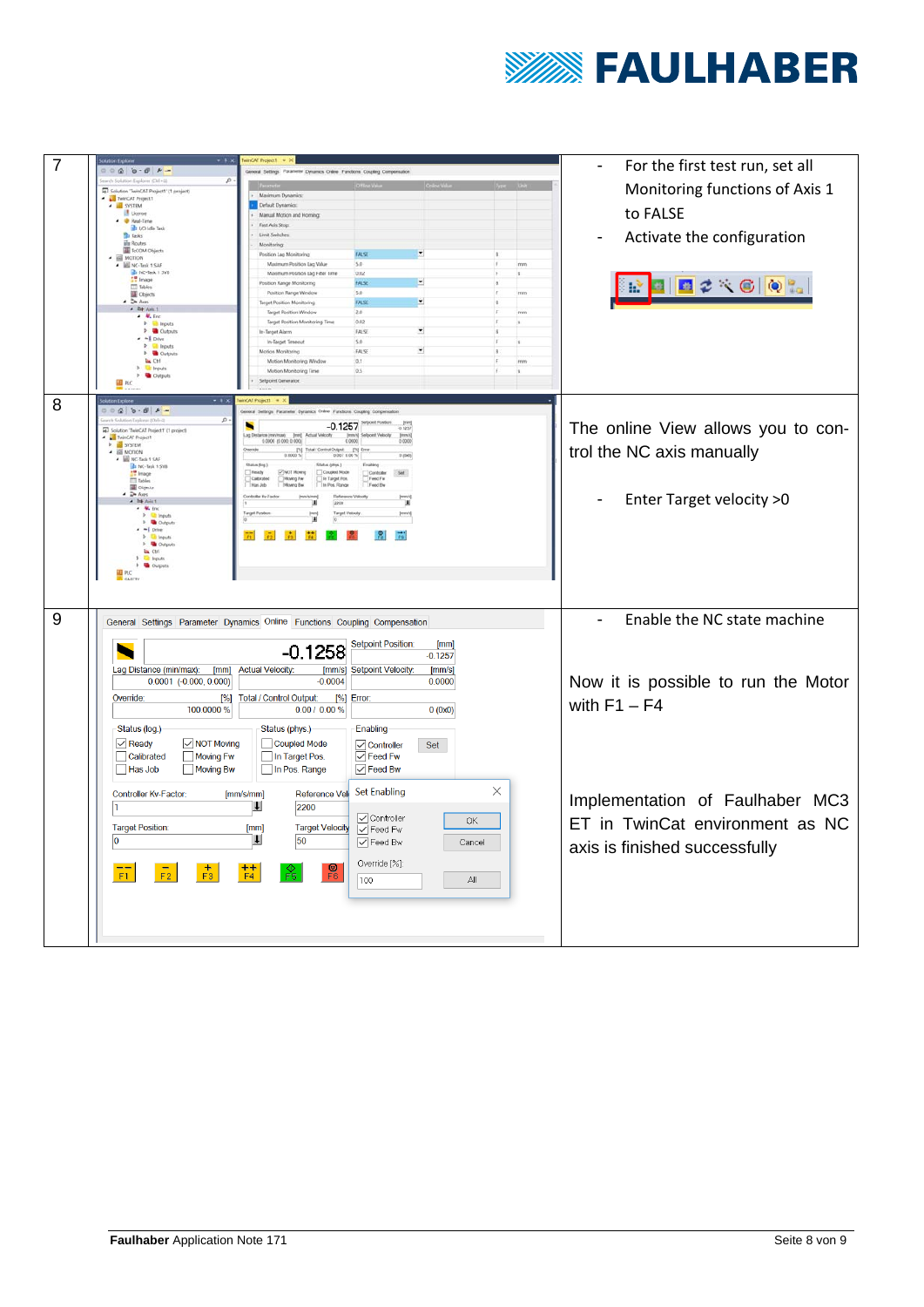

#### **Rechtliche Hinweise**

**Urheberrechte**. Alle Rechte vorbehalten. Ohne vorherige ausdrückliche schriftliche Genehmigung der Dr. Fritz Faulhaber & Co. KG darf insbesondere kein Teil dieser Application Note vervielfältigt, reproduziert, in einem Informationssystem gespeichert oder be- oder verarbeitet werden.

**Gewerbliche Schutzrechte**. Mit der Veröffentlichung der Application Note werden weder ausdrücklich noch konkludent Rechte an gewerblichen Schutzrechten, die mittelbar oder unmittelbar den beschriebenen Anwendungen und Funktionen der Application Note zugrunde liegen, übertragen noch Nutzungsrechte daran eingeräumt.

**Kein Vertragsbestandteil; Unverbindlichkeit der Application Note**. Die Application Note ist nicht Vertragsbestandteil von Verträgen, die die Dr. Fritz Faulhaber GmbH & Co. KG abschließt, soweit sich aus solchen Verträgen nicht etwas anderes ergibt. Die Application Note beschreibt unverbindlich ein mögliches Anwendungsbeispiel. Die Dr. Fritz Faulhaber GmbH & Co. KG übernimmt insbesondere keine Garantie dafür und steht insbesondere nicht dafür ein, dass die in der Application Note illustrierten Abläufe und Funktionen stets wie beschrieben aus- und durchgeführt werden können und dass die in der Application Note beschriebenen Abläufe und Funktionen in anderen Zusammenhängen und Umgebungen ohne zusätzliche Tests oder Modifikationen mit demselben Ergebnis umgesetzt werden können.

**Keine Haftung**. Die Dr. Fritz Faulhaber GmbH & Co. KG weist darauf hin, dass aufgrund der Unverbindlichkeit der Application Note keine Haftung für Schäden übernommen wird, die auf die Application Note zurückgehen.

**Änderungen der Application Note**. Änderungen der Application Note sind vorbehalten. Die jeweils aktuelle Version dieser Application Note erhalten Sie von Dr. Fritz Faulhaber GmbH & Co. KG unter der Telefonnummer +49 7031 638 688 oder per Mail von mcsupport@faulhaber.de.

#### **Legal notices**

**Copyrights**. All rights reserved. No part of this Application Note may be copied, reproduced, saved in an information system, altered or processed in any way without the express prior written consent of Dr. Fritz Faulhaber & Co. KG.

**Industrial property rights**. In publishing the Application Note Dr. Fritz Faulhaber & Co. KG does not expressly or implicitly grant any rights in industrial property rights on which the applications and functions of the Application Note described are directly or indirectly based nor does it transfer rights of use in such industrial property rights.

**No part of contract; non-binding character of the Application Note**. Unless otherwise stated the Application Note is not a constituent part of contracts concluded by Dr. Fritz Faulhaber & Co. KG. The Application Note is a non-binding description of a possible application. In particular Dr. Fritz Faulhaber & Co. KG